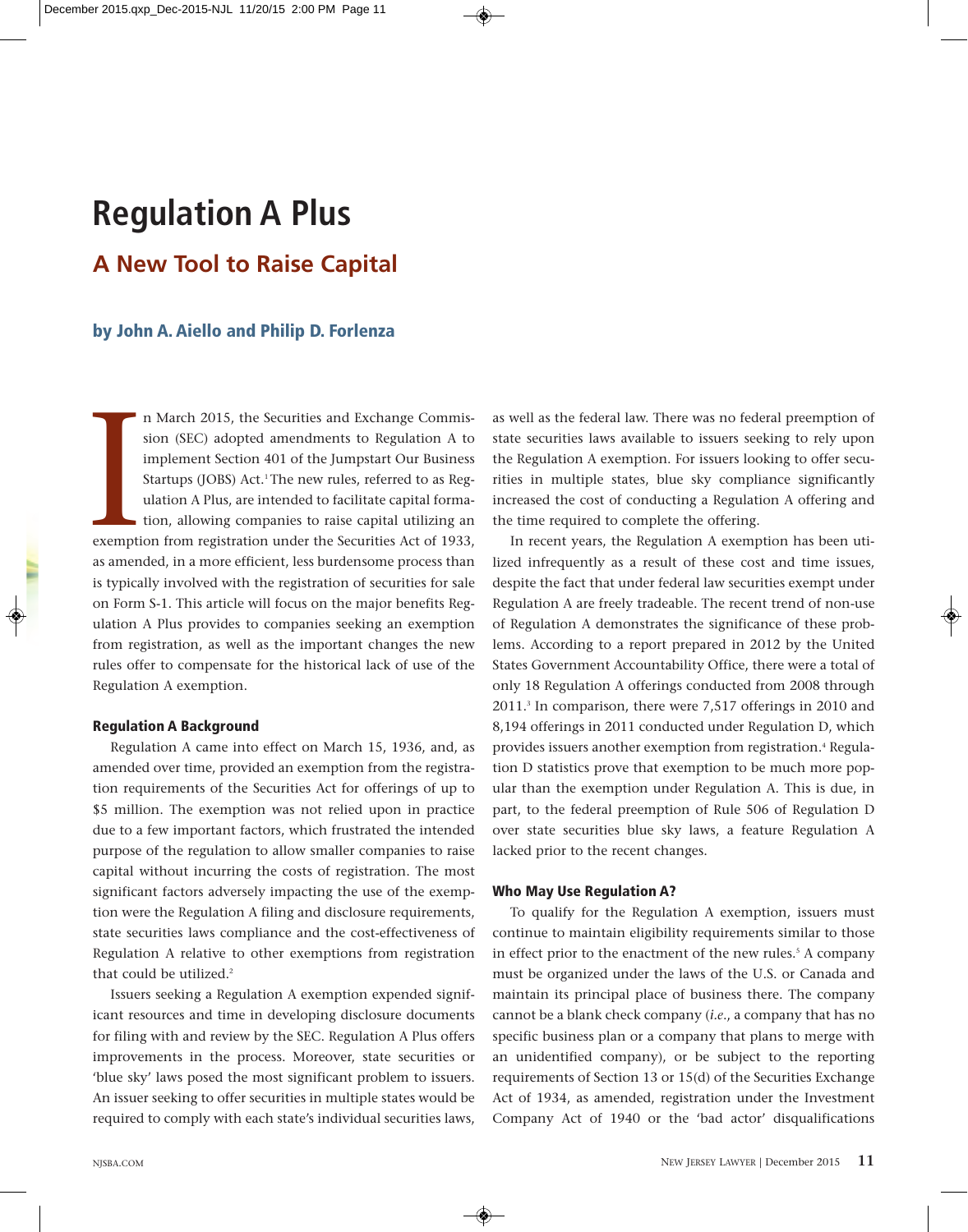under Securities Act Rule 262.6 Furthermore, the company may not issue fractional undivided interests in oil or gas rights, and cannot issue asset-backed securities. Regulation A Plus adds two new issuer eligibility requirements. The exemption will not be available to: 1) issuers that have not filed all required reports under Regulation A during the prior two years, or 2) issuers subject to orders suspending or revoking a class of securities pursuant to Section 12(j) of the Exchange Act during the prior five years.<sup>7</sup>

## **June 19, 2015, Regulatory Changes**

On March 25, 2015, the SEC released the final Regulation A rules, which went into effect on June 19, 2015.<sup>9</sup> The new rules were intended to increase the use of the Regulation A exemption while maintaining important investor protections. The changes focused on the

aggregate dollar amount allowed to be offered, the disclosure requirements of the Form 1-A offering statement used in Regulation A offerings, the ability to solicit interest prior to the filing of offering documents and the relationship of the Regulation A exemption to state securities blue sky laws. The new rules divide Regulation A offerings into two tiers: Tier 1, for offerings of up to \$20 million in a 12-month period and a \$6 million limit on resales by affiliated selling shareholders; and Tier 2, for offerings of up to \$50 million in a 12 month period and a resale limit of \$15 million. The substantial increase in the size of offerings permitted under Regulation A Plus are likely to make Regulation A offerings more attractive to companies seeking to raise capital. While certain previously existing features of Regulation A are preserved, the new rules alter the disclosure required and establish ongoing reporting obligations for certain Regulation A issuers.

#### **Filing; Use of EDGAR**

Regulation A has been revised to require issuers to file Form 1-A online using the SEC's Electronic Data Gathering, Analysis and Retrieval (EDGAR) system.9 Previously, filing of Form 1-A via the EDGAR system was not possible, and issuers had no choice but to submit paper copies to the SEC. In proposing the new rules, the SEC noted that electronic submission has numerous benefits to issuers and investors, including easier access to offering materials by regulators, investors and financial market researchers.10 Electronic submission also aligns the Regulation A filing process with the filing process for registered offerings and offerings exempt under Regulation D, and facilitates a more efficient review process for SEC staff.11

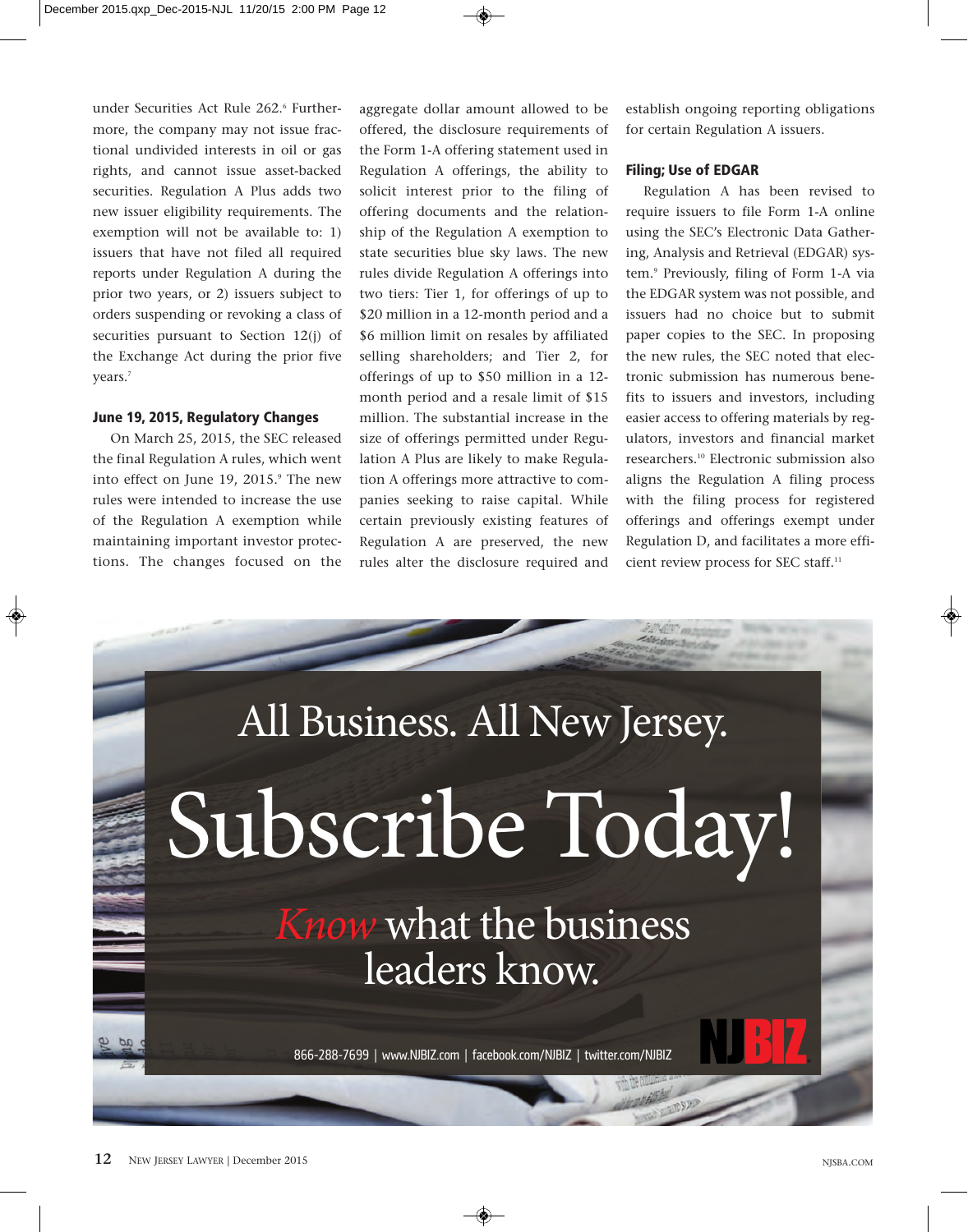Regulation A Plus permits issuers whose securities have not been previously sold pursuant to a qualified offering statement under Regulation A or an effective registration statement under the Securities Act to submit a draft offering statement for non-public review by the SEC. The publicly filed offering statement must be on file and available on EDGAR not less than 21 calendar days before the offering statement is qualified and available for use in the sale of securities.<sup>12</sup>

#### **Disclosure Requirements**

Required disclosures continue to be similar to the disclosure requirements of a full Securities Act registration on Form S-1, particularly when compared to small business issuer registrations.<sup>13</sup> Issuers are required to file a Form 1-A offering statement with the SEC, which consists of three parts:

Part I: An eXtensible markup language (XML) based fillable online form, which contains indicator boxes or buttons, and text boxes. Part I requires disclosure of basic information about the issuer and the proposed offering;

Part II: A text file attachment containing the body of the disclosure document and financial statements; and

**Part III:** Text file attachments containing the signatures, exhibit index and exhibits.<sup>14</sup>

Part II of Form 1-A consists of an 'offering circular.' Issuers have the option of providing narrative disclosure that follows one of two prescribed formats. The offering circular format is a simplified and scaled version of the narrative disclosure requirements that are associated with a Form S-1 filing. Issuers may also choose to follow the narrative disclosure requirements set forth in Part I of Form S-1 (or Part I of Form S-11 in the case of real estate investment trusts or other real estate companies). In either case, the offering statement must include basic information with respect to the issuer and the offering, such as

underwriters; risk factors; plan of distribution of the securities being offered; use of proceeds; and business operations in the prior three years, or since inception.15 Another important disclosure an issuer is required to include in an offering statement is whether there is an anticipation that it may be necessary to raise additional funds within the 12 months following the date of the offering statement.16 The Form 1-A financial statement requirements require issuers conducting both Tier 1 and Tier 2 offerings to file balance sheets, statements of income, statements of cash flows and statements of changes in stockholders' equity for the two most recent fiscal years. Audited financial statements must be provided in Tier 2 offerings. Tier 1 issuers need not file audited statements.

In essence, the changes to the Form 1- A offering circular format and disclosure requirements adopted pursuant to the new Regulation A rules result in disclosure that is similar to that which is required of smaller reporting companies conducting a registered offering, but scaled back or streamlined in certain areas.<sup>17</sup>

## **Compliance with Blue Sky Laws; Preemption**

Perhaps the most important change prescribed by Regulation A Plus in the view of the SEC and potential issuers alike, is the federal preemption of state blue sky laws. Generally, securities that are considered covered securities, which are those sold to a 'qualified purchaser' or any security sold on a national securities exchange, are not subject to state blue sky laws.18 The new rules provide that Tier 2 offerings are not subject to any type of state law review, and are federally preempted under Regulation A Plus because a purchaser in a Tier 2 offering is considered a qualified purchaser.<sup>19</sup>

Although the term 'qualified purchaser' now applies to any person to whom securities in a Tier 2 offering are offered or sold, it does not include a Tier 1 pur-

◈

chaser.20 Tier 2 purchasers must be 'accredited investors' (as that term is defined in Securities Act Rule 501), or limit their investment amount to less than 10 percent of their annual income, or for a non-natural person less than 10 percent of annual revenue or net assets at year end, whichever is greater. The new regulations do not include a Tier 1 offeree in a Regulation A offering as a qualified purchaser because the SEC believed the loss of state review for Tier 1 offerings, combined with the absence of the additional investor protections required in Tier 2 offerings, could increase the likelihood of fraud in Tier 1 offerings.<sup>21</sup>

While the covered securities status of securities issued in Tier 2 offerings prohibits states from requiring the registration or qualification of these securities, states retain the power to require issuers to file with the state any document filed with the SEC solely for notice purposes, the assessment of fees and the power to investigate and bring enforcement actions with respect to fraudulent securities transactions.<sup>22</sup>

#### **Testing the Waters**

One of the most important benefits Regulation A historically provided to issuers was the ability to 'test the waters' or solicit interest in the securities proposed to be offered prior to a formal offering. In contrast, issuers conducting an S-1 registration must wait to see how the market reacts after the registration statement is filed and the offering commences. This can be a major problem for many companies, particularly smaller companies that are unsure of the interest the offering will generate. Smaller companies often lack the resources to survive an initial public offering registered on Form S-1 that does not generate investor interest because of the significant costs associated with an S-1 registration.

Under the new rules, issuers are able to test the waters with solicitation materials before and after the filing of the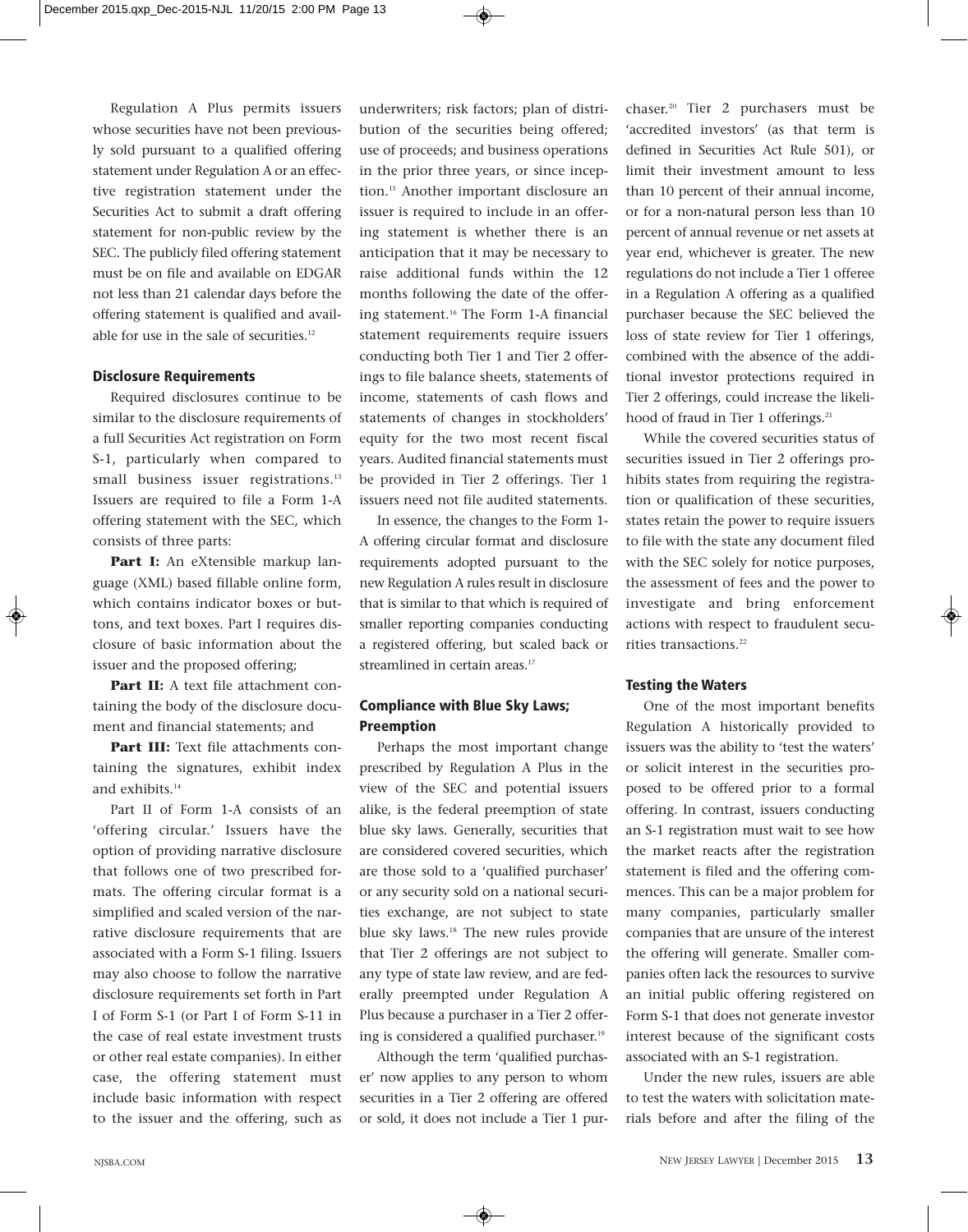offering statement,<sup>23</sup> which provides an extremely practical benefit to issuers that are offering the securities in one state or multiple states. Solicitation materials used before the qualification of the offering statement must bear a legend or disclaimer indicating that: 1) no money or other consideration is being solicited, and if sent, will not be accepted, 2) no sales will be made or commitments to purchase accepted until the offering statement is qualified, and 3) a prospective purchaser's indication of interest is non-binding.

There are two additional requirements for issuers that wish to gauge potential interest in an offering after an offering statement has been filed with the SEC. The solicitation materials used to test the waters after the issuer files an offering statement must be accompanied by the offering statement itself or contain a

# TRADEMAR **& COPYRIGHT SERVICES**

Trademark -Supply word and/or design plus goods and services.

Search Fees:

Combined Search - \$345 (U.S., State, Expanded Common Law and Internet) Trademark Office - \$185 State Trademark - \$185 Expanded Common Law - \$185 Designs - \$240 per International class Copyright - \$195 Patent Search - \$580 (minimum)

**INTERNATIONAL SEARCHING DOCUMENT PREPARATION** (for attorneys only – applications, Section 8 & 15, Assignments and renewals.)

Research - (SEC - 10K's, ICC, FCC, COURT RECORDS, CONGRESS.) **Approved** – Our services meet standards set for us

by a D.C. Court of Appeals Committee Over 100 years total staff experience not connected with the Federal Government

> Government Liaison Services, Inc. 200 North Glebe Rd., Suite 321 Arlington, VA 22203 Phone: (703)524-8200 Fax: (703) 525-8451 Major Credit Cards Accepted

Toll Free: 1-800-642-6564 **WWW.TRADEMARKINFO.COM Since 1957** 

notice informing potential investors where and how the most current preliminary offering circular can be obtained.<sup>24</sup> In addition, the rules require issuers using testing the waters materials after the offering statement is publicly filed to update and redistribute the materials used to test the waters to the extent that they become inadequate or inaccurate in any material respect.<sup>25</sup> One final note relative to Tier 1 issuers: Tier 1 issuers must comply with state laws relating to a test the waters solicitation, which may present obstacles to testing the waters.

# **Regulation A Plus Reporting Requirements**

Prior to the enactment of Regulation A Plus, Regulation A required issuers to file a Form 2-A with the SEC to report sales and termination of sales made under Regulation A every six months after qualification, and within 30 days after the termination of the offering. The new rules eliminate Form 2-A but require issuers conducting Tier 1 offerings to provide similar information through the filing of Form 1-Z no later than 30 calendar days after the termination of the offering. Issuers conducting a Tier 2 offering must provide this information in either Form 1-K or Part 1 of Form 1-Z, depending upon whether the issuer's offering is terminated or completed. In adopting the new rules, the SEC was concerned that uniform reporting requirements for all Regulation A issuers could disproportionately affect issuers in smaller offerings.<sup>26</sup> As a result, Regulation A Plus does not require any ongoing reporting obligations for Tier 1 issuers, other than the disclosure of the results of the offering through filing of Form 1-Z. Issuers that conduct Tier 2 offerings must file annual reports on Form 1-K, semi-annual reports on Form 1-SA and current event reports on Form 1-U. In addition, Tier 2 issuers must provide notice to the SEC of the suspension of their reporting obligations.

◈

#### **Exclusion from Section 12(g)**

The Regulation A exemption now provides a benefit for Tier 2 issuers because the issuers are exempt from Section 12 (g) of the Exchange Act and the regulations promulgated thereunder.<sup>27</sup> Section 12 (g) requires any issuer with total assets of over \$10 million along with a class of equity securities held by either 2,000 persons or 500 persons who are not accredited investors, to register the class of securities with the SEC and be subject to reporting requirements set forth in the Exchange Act. Under the new Regulation A Plus rules, issuers that meet certain requirements, such as being current with the Regulation A periodic reporting requirements while maintaining a public float of less than \$75 million, are exempt from the rule.<sup>28</sup> Exemption from the application of Section 12 (g) of the Exchange Act provides a significant benefit to a Tier 2 issuer.

#### **Conclusion**

Prior to the rule changes that went into effect on June 19, 2015, Regulation A did not have the impact the SEC intended when it was adopted in 1936. The limited use of the exemption within the last decade spurred professionals in the industry and the SEC to develop proposals to change the culture of Regulation A and the benefits it confers upon companies seeking to raise capital in the competitive markets that exist today. The final rules consist of changes and compromises by the SEC, with assistance from professionals in the securities markets, that have the effect of eliminating many of the prior deficiencies of Regulation A, which led to the Regulation A exemption being underutilized in the capital formation process over several decades.

The increase in the size of the offerings permitted under Regulation A Plus will likely draw interest from small and large companies alike. The larger companies' ability to preempt state securities laws creates a significant advantage for